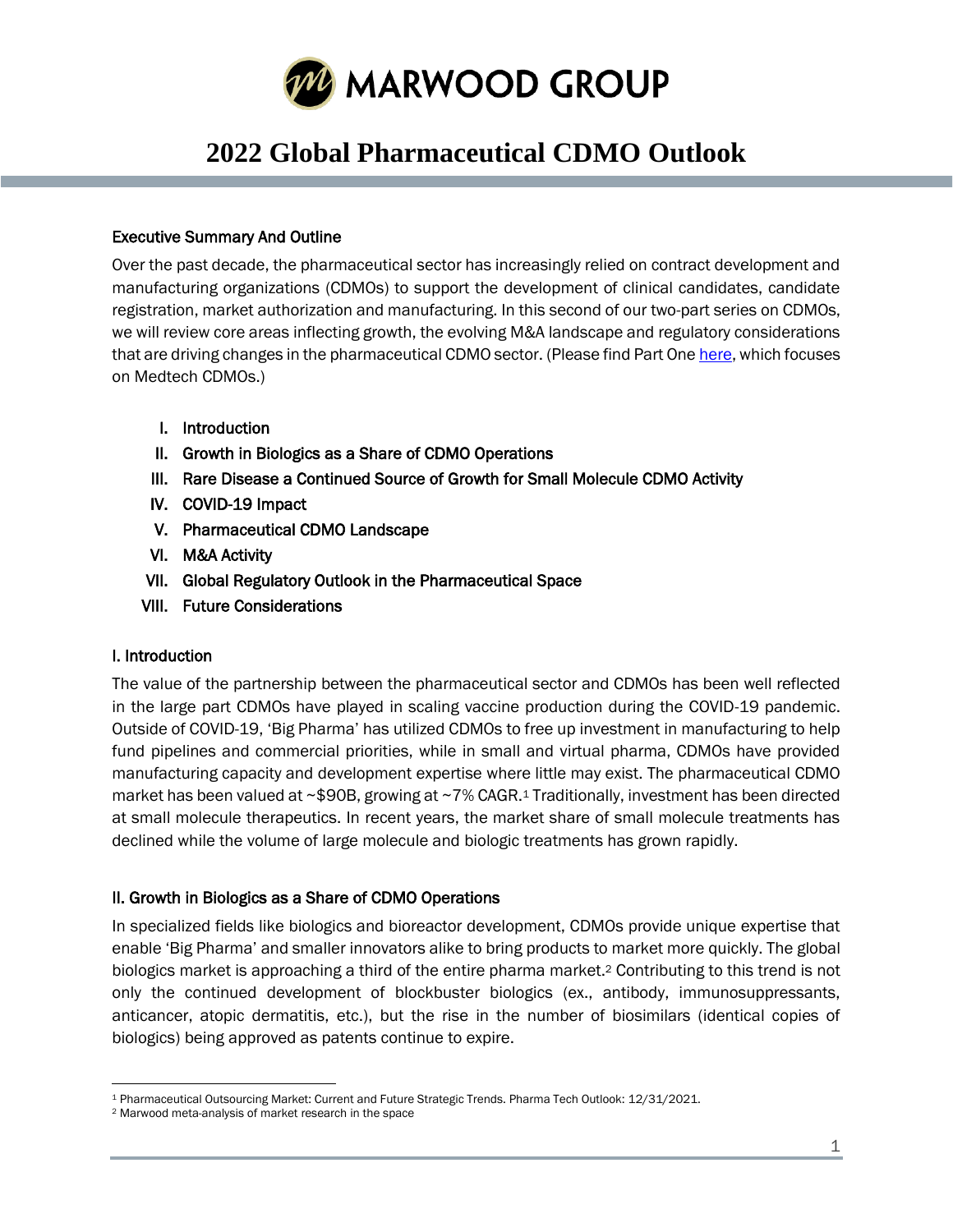The rise of biologics is evident in the number of CDMOs investing heavily in new biomanufacturing facilities including the biopharmas Fujifilm Diosynth Biotechnologies (\$2B investment), Samsung Biologics' (\$1.7B investment), Lonza (\$935M expansion), Boehringer Ingelheim's (\$827M investment) as well as Therma Fisher and Catalent. This is also reflected in several CDMO transactions in 2021. For example, Danaher acquired the mRNA-focused CDMO Aldevron for \$9.6B and Charles River Laboratories acquired Vigene Biosciences & Cognate BioServices for \$1.2B.

## III. Rare Disease a Continued Source of Growth for Small Molecule CDMO Activity

Nowhere is the role of the CDMO more indispensable than in the rare disease space. High-potency active pharmaceutical ingredients (HPAPIs) require specific infrastructure and capabilities, including containment procedures, engineering controls, and personnel handling during development and manufacturing at both clinical and commercial scale. Securing these measures requires a significant capital investment and several years to get a compliant facility up and running. CDMOs that invest in containment procedures and capabilities to handle these types of compounds, we believe, may be better positioned to support the industry and benefit from significant barriers to competitor entry.

# IV. COVID-19 Impact

Traditionally operating in the background of the pharmaceutical sector, CDMOs have taken center stage of late as governments around the world demand quick solutions to the pandemic that will involve new medicines and rapid scalability. At the onset of the COVID-19 pandemic, few CDMOs had experience in developing and manufacturing vaccines on a global scale. Most major vaccine manufacturers, including Merck & Co, Sanofi, GlaxoSmithKline (GSK), and Pfizer, along with companies in emerging markets, such as the Serum Institute of India, did most of their development and manufacturing in-house. As the vaccine rollout gained speed, the demand for manufacturing capacity exploded and along with it short, medium and long-term considerations for investors in the sector.

Those lesser-known CDMOs that perform well as vaccine suppliers in the short term, could be given access to more opportunities for higher-value products that would otherwise have gone to one of the very large CDMOs. In the intermediate term, with major pharmaceutical companies consuming bandwidth of the largest CDMOs to vaccines, many small and mid-size injectable CDMOs are building new clinical and commercial capacity to fill a void left by the largest CDMOs, which need big projects to maintain injectable operations. With the pipeline of injectable drugs growing rapidly and record levels of funding flowing to emerging bio/pharma companies, there is a growing need for capacity at the smaller project end of the market. While industry revenue may be getting more consolidated through mergers and acquisitions (M&A), the number of industry participants is actually growing.

In the long term, as the pandemic wanes, a key question with implications to M&A is what will happen with all of the injectables capacity that has been committed to or built for the pandemic response over the past two years? If history is any judge, governments will be challenged to maintain vaccinepreparedness programs that will pay for guaranteed manufacturing capacity for years into the future. Thus, capacity will likely be available at very attractive valuations.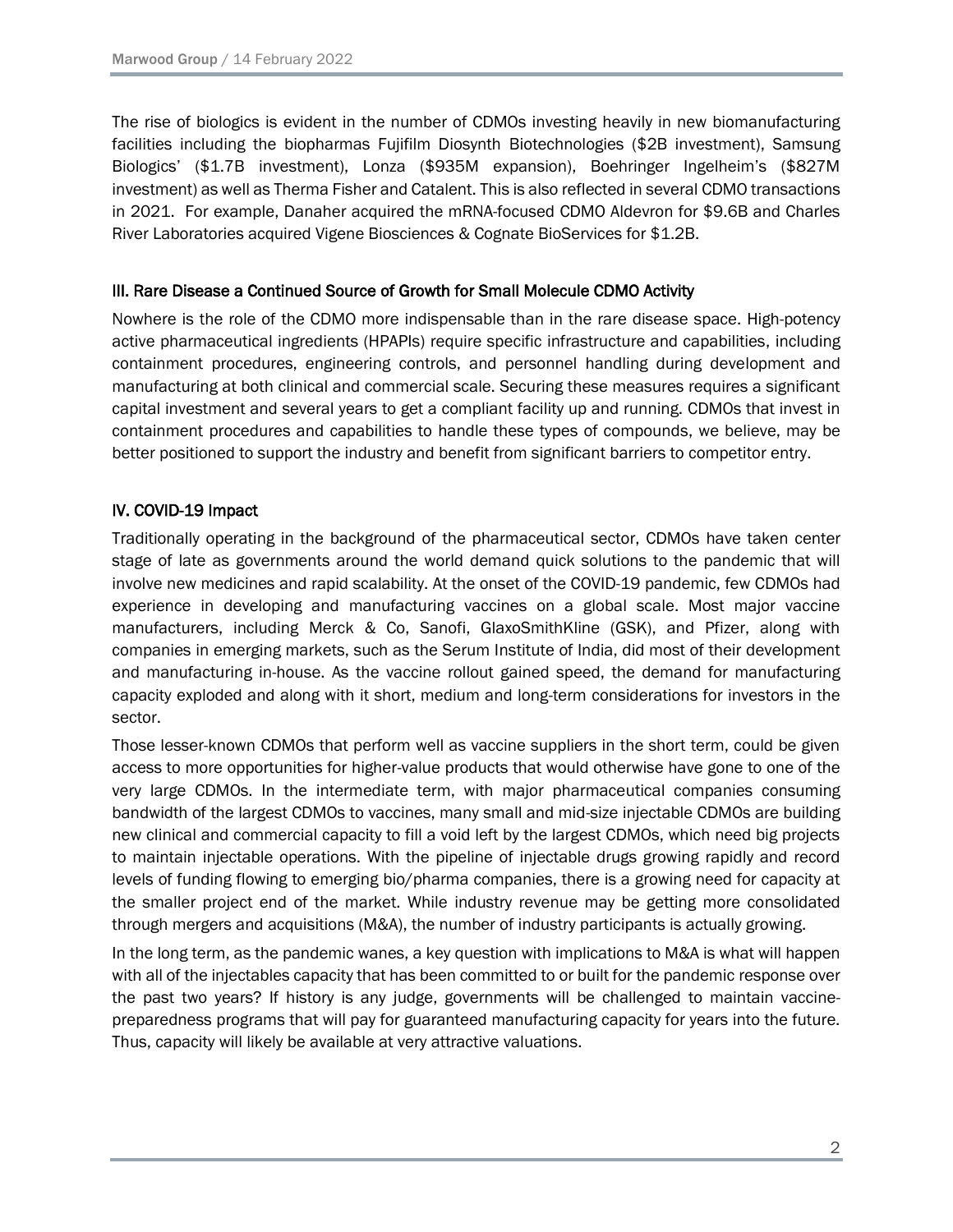#### V. Pharmaceutical CDMO Landscape

The CDMO sector has few dominant players (Figure 1), with the top players together controlling just under 25% of the market with hundreds of smaller specialists occupying the rest of the market.<sup>3</sup> There are now more than 500 CDMOs around the world, each of whom are trying to carve out a specific niche for themselves in certain key markets. The competitive nature of the pharmaceutical CDMO has led to a resistance in consolidation with only a few large players with global reach.

The ability to differentiate services usually comes in one of two ways. The first pathway is a vertically integrated model built around API and excipient manufacturing. Companies partnering with vertically outsourced CDMOs have operations in multiple countries and employ internal teams with deep expertise in compliance, quality assurance, development, manufacturing and materials management to oversee activities of their CDMO partner. These interactions tend to be knowledge-neutral in the sense that both the client and CMO/CDMO have similar levels of expertise.

The second strategy is a virtually outsourced model that centers on performing quality and regulatory services with an acquired API source. Relationships in the virtually outsourced model tend to be weighted toward the CDMO partner in cases where a small virtual manufacturer engages a contract

| Company                                             | Description                                                                                                                                                                                                                                                                                                  |
|-----------------------------------------------------|--------------------------------------------------------------------------------------------------------------------------------------------------------------------------------------------------------------------------------------------------------------------------------------------------------------|
| <b>AGC Biologics</b>                                | Asahi Glass first entered the market by acquiring CMC Biologics (now AGC Biologics), a<br>fast-growing biopharmaceutical supplier. AGC Biologics is expanding rapidly across three<br>continents with facilities in the US, Denmark, Germany, and Japan                                                      |
| <b>Boehringer</b><br>Ingelheim                      | BioXcellence has one of Europe's largest production plants for biopharmaceuticals<br>(260,000 liters). What's more, the company is a leading contract manufacturer of biologics<br>for 15 out of the top 20 global pharma players                                                                            |
| Catalent                                            | Catalent's \$950M acquisition of Cook Pharmica immediately made them one of the top<br>large molecule manufacturers. Its Commercial Mammalian and Microbial Manufacturing<br>business continue to benefit from a robust customer base and strong demand                                                      |
| Lonza                                               | Lonza is a dominant player in the market. Lonza recently expanded into China, partnering<br>with GE Healthcare to bring a biologics facility to Guangzhou in 2020. One of the first to<br>market, Lonza partners with some of the top pharma companies, including a joint venture<br>with Sanofi             |
| <b>Thermofisher</b><br><b>Scientific</b><br>Patheon | Already one of the largest biopharma CDMOs, Patheon was acquired in 2017 by Thermo<br>Fisher, one of the largest sellers of bioprocessing supplies. Owning a sizable CDMO<br>provides Thermo Fisher with a variety of options for bundling diverse products and services                                     |
| <b>WuXi Biologics</b>                               | WuXi Biologics is the dominant leader in China with 63.5% market share and accounts for<br>35.1% of total revenue. WuXi has made rapid business progress across the US, Europe,<br>and Asia, and its customers include some of the largest global pharma companies                                           |
| Leading<br>Other<br>Pharma CDMOs                    | Abbyje Contract<br>Emergent BioSolutions,<br><b>KBI Biopharma</b><br>$\bullet$<br>$\bullet$<br>$\bullet$<br>Eurofins<br>Manufacturing<br>Millipore Sigma<br>$\bullet$<br><b>Avid Bioservices</b><br>Fujifilm Diosynth<br>Novasep<br>$\bullet$<br><b>JHL Biotech</b><br><b>Brammer Bio</b><br>Rentschler<br>٠ |

#### Figure 1: Leading Pharma CDMOs

<sup>3</sup> Marwood Analysis and Frost & Sullivan CDMO Data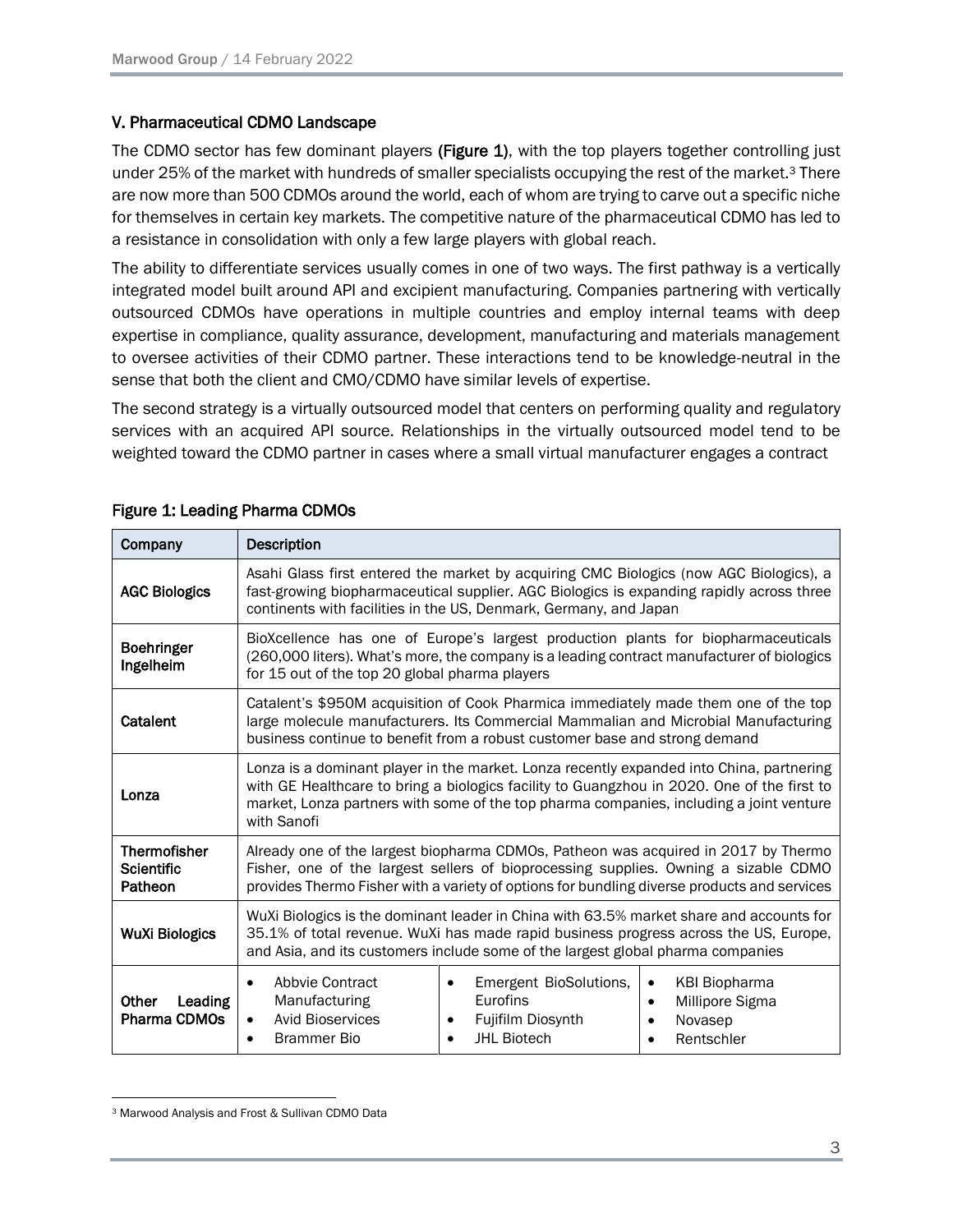manufacturer to manage the entire commercialization process. In some instances, the CDMO serves as a general consultant performing non-core functions, including preparation of documents for the client to submit to authorities, customs and brokerage services and third-party logistics solutions.

The largest CDMOs are particularly attractive to large pharma because they offer broader end-to-end relationships, including large-scale infrastructure and more specialized bioprocessing and regulatory expertise. These CDMOs generally handle all services, from cell line development through fill-finish and packaging. Big Pharma may become increasingly interested in building alliances with large biopharmaceutical CDMOs whether that be through partnerships, joint ventures, or acquisitions. As seen by Thermo Fisher's acquisition of Patheon (\$7.2B; 2017) and \$17.4B acquisition of PPD (2021), a large CDMO can provide a variety of options for combining products and services while maintaining wider control of the value-chain.

# VI. M&A Activity

The potential for consolidation in the industry is attracting significant interest from not only private investors, but CDMOs and pharma as well. With so much fragmentation, selecting the right opportunities can be a daunting task. CDMO consolidation has been especially pronounced in the biologics market. Noteworthy activity includes Catalent's acquisition of Paragon (\$1.2B; 2019) and Brammer Bio's sale to Thermo Fisher (2019).

More recently, in 2021, we saw Sanofi agree to effectively become a mega-CDMO in helping Pfizer produce its COVID-19 vaccine, while Bayer and CureVac entered into a multifaceted partnership in order to roll out 160M vaccine doses by 2022. Millipore Sigma, the life science arm of Merck KGaA, acquired German mRNA CDMO AmpTec, pairing AmpTec's PCR-based mRNA technology with Millipore's expertise in lipids manufacturing to strengthen offerings across the mRNA value chain – most notably MilliporeSigma, which is already providing lipids, the central delivery mechanism for mRNA therapeutics, to Pfizer-BioNTech for their COVID-19 vaccines.

On the corporate side, Danaher acquired the mRNA-focused CDMO Aldevron for \$9.6B and Charles River Laboratories acquired Vigene Biosciences & Cognate BioServices for \$1.2B. Looking to add the initial niche capabilities from acquiring small CDMOs followed by additional investments to expand capacity, the WuXi family of companies (WuXi AppTec, WuXi STA and WuXi Biologics) did four deals while three companies  $-$  Catalent, Charles River Laboratories, and Resilience  $-$  did three each; Thermo Fisher Scientific had two deals in just the first six months of 2021.

CDMO M&A among private equity investors was extremely active in 2021 as they looked to buy their way into the industry and incumbents sought to broaden and deepen their capabilities.

- EQT's \$2.8B Acquisition of Recipharm, a CDMO of APIs and drug products, follows its ownership of the CDMO Aldevron (focused on plasmid DNA for viral vectors) and Fertin Pharma (specialty dose forms); it also owns SHL Medical, a developer and manufacturer of injectable delivery devices
- Partners Group acquired Pharmathen, a European CDMO specializing in advanced drug delivery technologies for complex generic pharmaceutical products, from BC Partners for EUR 1.6B
- NovaQuest Private Equity acquired CoreRx, a CDMO specializing in preformulation, formulation, analytical and stability, clinical manufacturing, commercial manufacturing, and packaging services
- FSNC acquired a majority share in Adragos Pharma Group ("Adragos"), a growing B2B contract developer and manufacturer (CDMO) for pharmaceuticals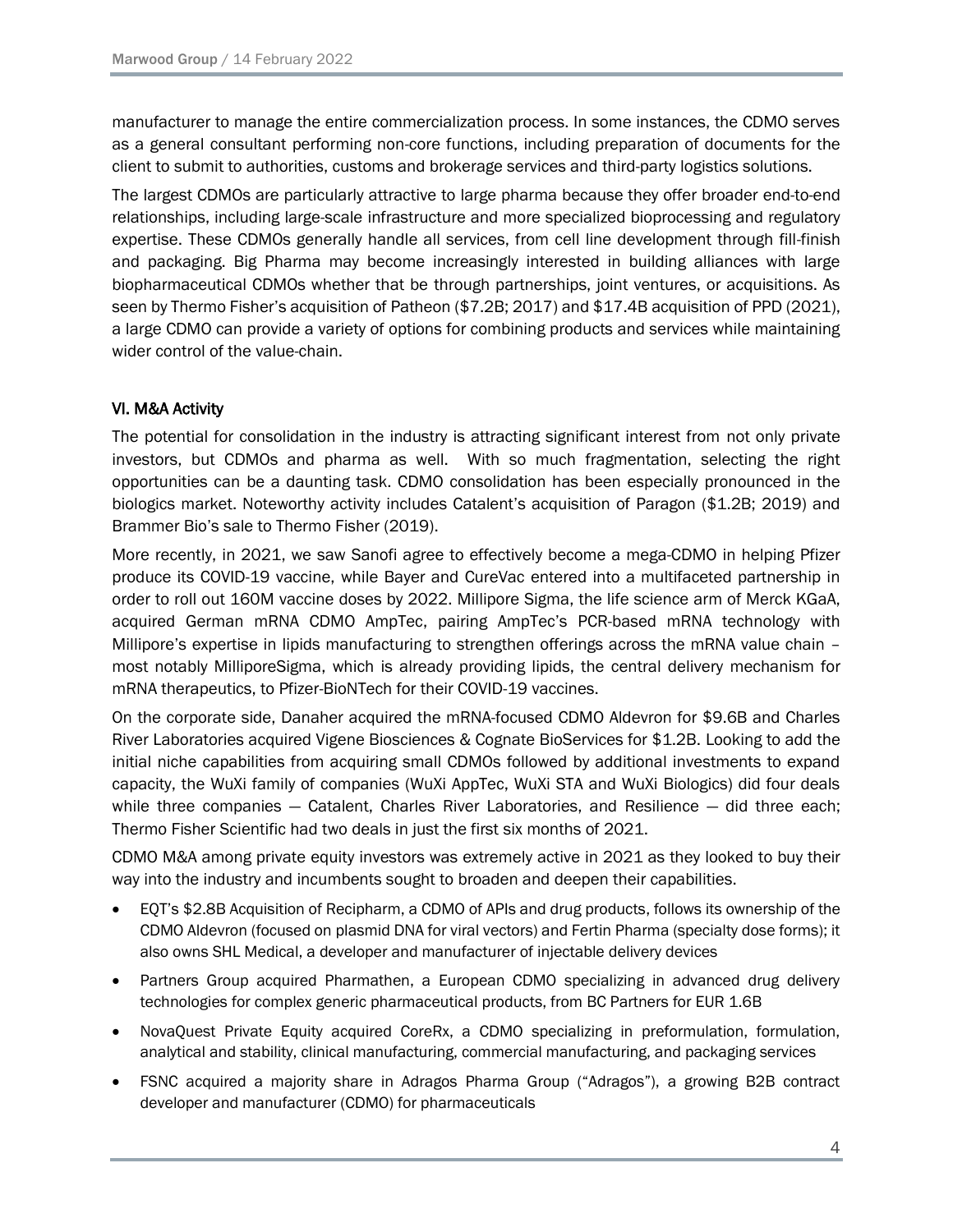#### VII. Global Regulatory Outlook in the Pharmaceutical Space

#### *Europe*

The launch of the Pharmaceutical Strategy for Europe in November 2020 has injected dynamism and the potential for change into the European Union's regulatory environment. Whilst the Strategy will have implications across the medicines market, the big shifts may happen in relation to rare diseases. Mainstreaming orphan drugs within the broader pharmaceutical regulation is under discussion, whilst aligning existing incentives to ensure they push drug development towards where there are clear unmet needs is being considered. Options include reviewing existing exclusivity periods, extending regulatory rewards or introducing a 'voucher' similar to the FDA's pediatric voucher system.

In addition, the EMA explicitly recognizes the value of biosimilars as a way to increase treatment options for patients, and there is a supportive environment for cooperation between EU countries to help incorporate biosimilars into national markets. As part of this drive, EU-level actors may make use of soft policy levers to push for greater biosimilar and generic substitution.

Over 2022, the sector should expect the adoption of a revised Blood, Tissue & Cells (BTC) Directive after it was delayed from the tail-end of 2021. Further progress may be slow, as this is a notoriously sensitive area for Member States, but the impact of Covid-19 on the BTC supply chain may have forced a change in the wider political consciousness.

#### *United States*

In the US, the FDA regulatory environment is stable. PDUFA agreements of 2007, 2012, and 2017 helped improve the regulatory environment and the past decade has seen a strong uptick in FDA approvals. The strength in the number of approvals each year is driven by the growing number of NDA filings at FDA. The average number of filings per year between FY2012-FY2017 was 40. However, in FY2018 and FY2019, the number of filings jumped >60% to 64 and 65 per year, respectively. In FY2020, there were a record 73 NMEs filed, which helped drive FDA activity in calendar 2021.<sup>4</sup>

The pace of orphan drug approval has remained stable. The orphan drug program was created under the 1983 Orphan Drug Act to facilitate the development of treatments for rare diseases and grants clinical research subsidies, certain market exclusivities, and tax incentives to products with the designation. Following the announcement of the Orphan Drug Modernization Plan in 2017, to speed review of orphan designation requests, the FDA granted its highest number of approvals with orphan drug designations in 2018 (33 approvals). Since 2018, three out of four years have seen over 50% of drugs approved designated as orphan drugs.<sup>5</sup>

The outlook for biologic drugs that need to be infused or administered by a physician is stable, representing almost one-third of NME approvals each year for the past several years. Since 2014, the number of biologic license applications (BLAs) submitted to the FDA has been in the double digits (with the exception of 2016). Prior to 2014, BLA submissions were in the mid-to-low single digits.

<sup>4</sup> Marwood Research Note Jan 27, 2022.

<sup>5</sup> Marwood analysis of FDA.gov: New Drugs at FDA: CDER's New Molecular Entities and New Therapeutic Biological Products Database